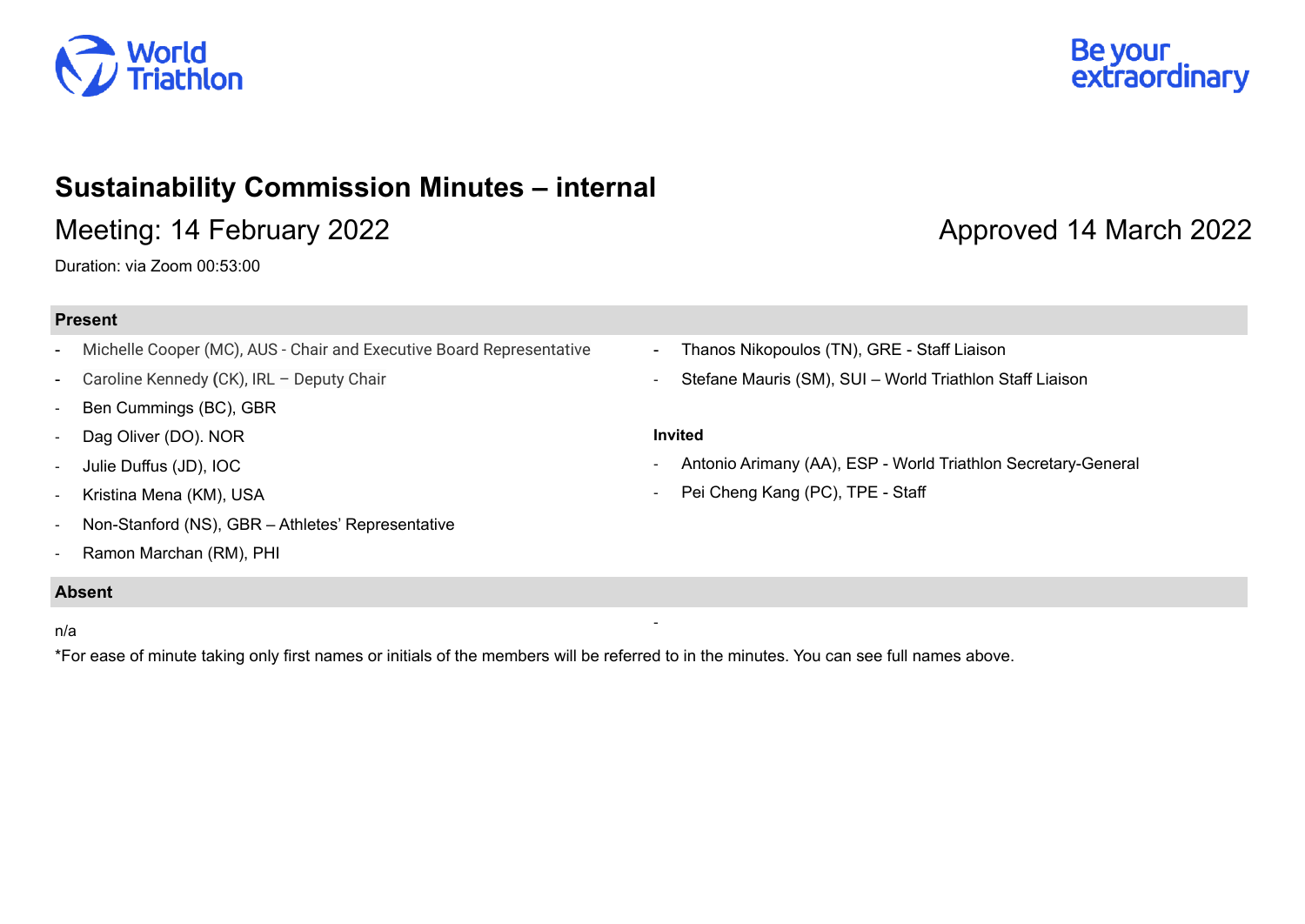

| <b>Item</b> | <b>Discussion Items</b>     | <b>Discussion</b>                                                                                                                                                   | <b>Actions</b> |
|-------------|-----------------------------|---------------------------------------------------------------------------------------------------------------------------------------------------------------------|----------------|
| 1           | Welcome and<br>introduction | MC opened the 1 <sup>st</sup> meeting of the revamped Sustainability Commission and its newly appointed<br>members                                                  |                |
|             |                             | All members shortly introduced themselves                                                                                                                           |                |
|             |                             | AA highlighted the big expectation for the work of this commission. He highlighted some<br>additional human resources that will work on sustainability initiatives. |                |
|             |                             | BC - Director of partnership and external affairs at BTF, lead of BTF Sustainability Commission,<br>hoping to bridge between the two bodies                         |                |
|             |                             | CK – Director of Sustainability at Logitech, 15-years of experience in the private sector<br>sustainability programme. Interests in sport-innovation-sustainability |                |
|             |                             | DO - Norseman director and sustainability project manager in an IT company                                                                                          |                |
|             |                             | JD - Sustainability Senior Manager at International Olympic Committee                                                                                               |                |
|             |                             | KM – Dean of El Paso campus. Background in environmental microbiology and sustainability                                                                            |                |
|             |                             | NS – Elite athlete and athlete representative, welcoming the engagement of World Triathlon<br>toward sustainability                                                 |                |
|             |                             | RM - Sec. General of Philippines Triathlon Association. Led Green Triathlon initiative in<br>Philippines and Asia                                                   |                |
|             |                             | MC highlighted the rich experience of the members, and thanked all in advance for the added<br>value and time they will dedicate to the commission                  |                |
| 2           | Apologies/absence           | n/a                                                                                                                                                                 |                |
| 3           | Approval of minutes         | n/a                                                                                                                                                                 |                |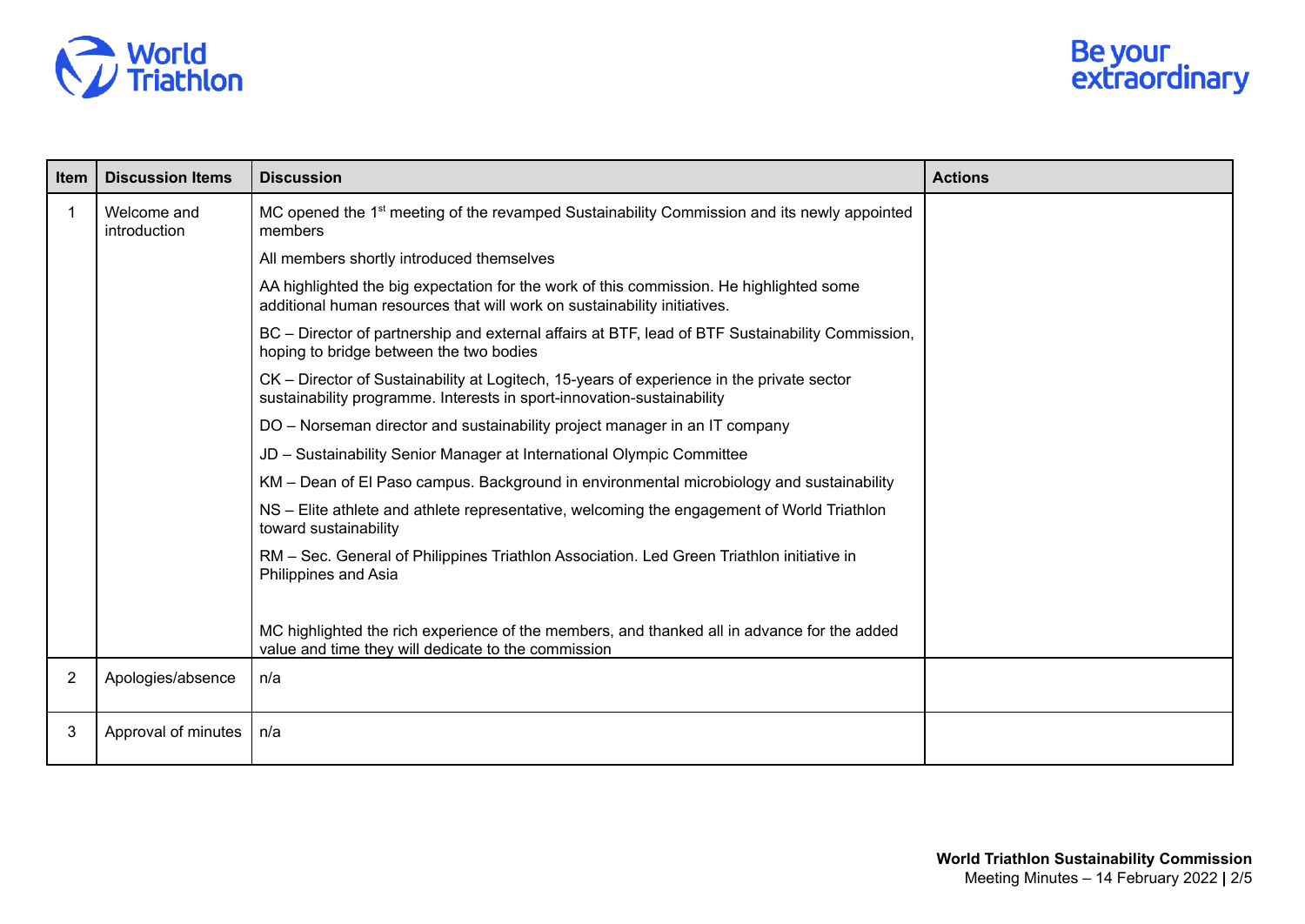

| 4 | Structure of<br>commission  | Caroline Kennedy is volunteering to be the Vice-Chair of the Commission.                                                                                                                                      |  |
|---|-----------------------------|---------------------------------------------------------------------------------------------------------------------------------------------------------------------------------------------------------------|--|
|   |                             | Ben Cumming also expressed his interest but also highlighted his interest to lead the global<br>taskforce.                                                                                                    |  |
|   |                             | All members are in favor of the appointment as Caroline as Vice-Chair and Ben as lead of the<br>global taskforce.                                                                                             |  |
|   |                             | TN and SM are the staff liaisons, and one staff dedicated 50% to sustainability, as well as one<br>intern.                                                                                                    |  |
| 5 | Who we are/ where<br>we are | TN and SM presented World Triathlon and where the organization stands in terms of<br>sustainability. The PowerPoint is accessible to the commission members here                                              |  |
|   |                             | <b>What is World Triathlon</b>                                                                                                                                                                                |  |
|   |                             | Where do we stand                                                                                                                                                                                             |  |
|   |                             | Early stage in the journey                                                                                                                                                                                    |  |
|   |                             | Signatories of Sport for Climate Action Network and Clean Seas Initiative                                                                                                                                     |  |
|   |                             | It was highlighted that World Triathlon is sanctioning its events but they are run by<br>private organisations.                                                                                               |  |
|   |                             | Sustainability at World Triathlon: two committees/commissions are working on<br>social and financial elements of the sustainability concepts. This commission will<br>only look at the environmental aspects. |  |
|   |                             | Development of World Triathlon Sustainability Guidelines for event organiser (EO)<br>with the help of JD and IOC.                                                                                             |  |
|   |                             | A non-exhaustive list of action within 15 categories<br>$\circ$                                                                                                                                               |  |
|   |                             | Links to certification if desired<br>$\Omega$                                                                                                                                                                 |  |
|   |                             | Certification granted by sub-panel of sustainability commission members                                                                                                                                       |  |
|   |                             | Interest from organisers other than World Triathlon events<br>$\circ$                                                                                                                                         |  |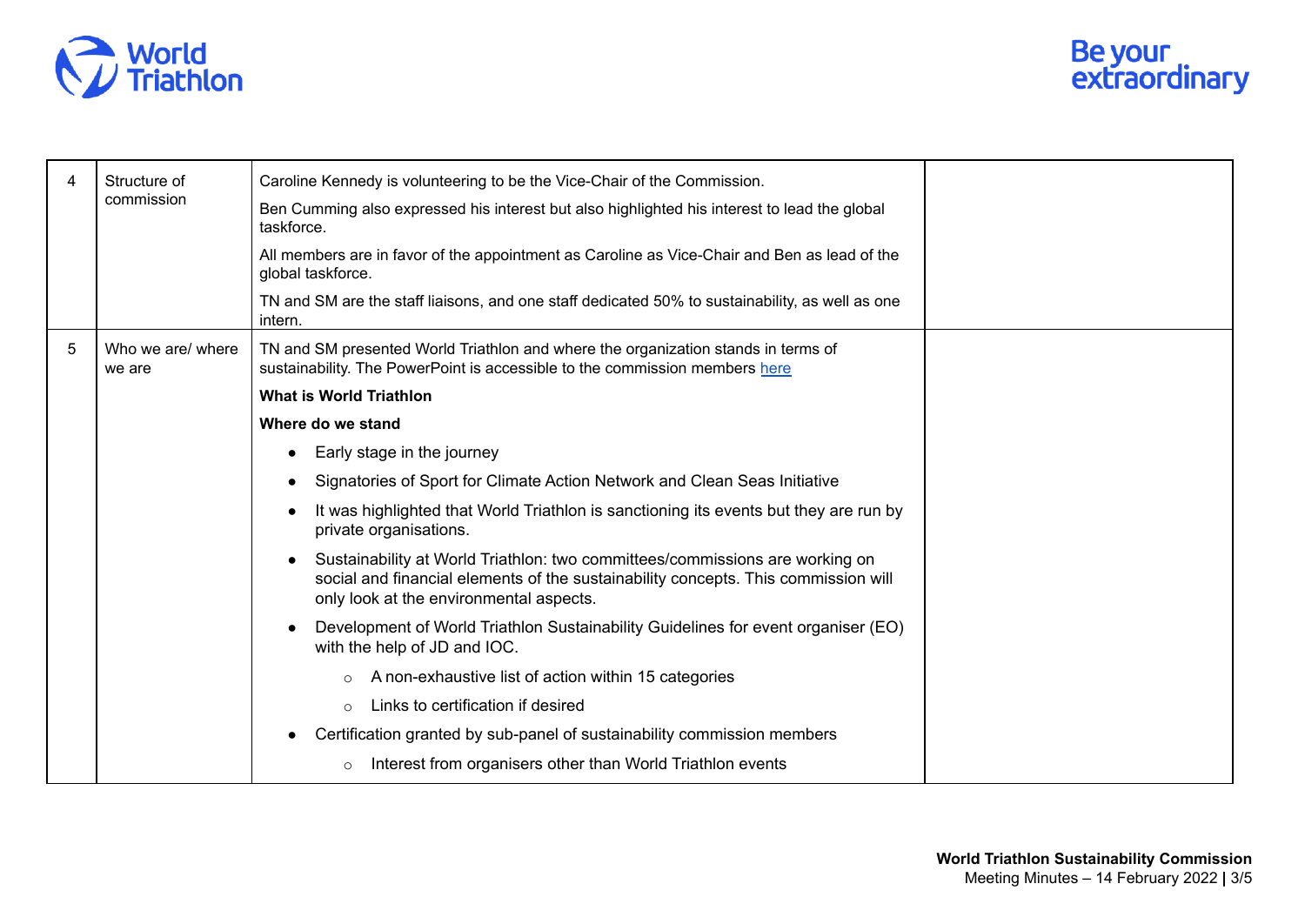

|  | We are working with WeTrack to help us monitor the EO commitment                                                                                                                                           |
|--|------------------------------------------------------------------------------------------------------------------------------------------------------------------------------------------------------------|
|  | Inclusion of different levels of certification in the bidding criteria of World Triathlon<br>events.                                                                                                       |
|  | <b>Strategic Plan</b>                                                                                                                                                                                      |
|  | Environmental Sustainability added to the 2022-2025 Strategic Plan                                                                                                                                         |
|  | Objective and measure stated in the SP but will need to be fine-tuned by<br>$\circ$<br>the Sustainability Commission                                                                                       |
|  | The team will be monitored toward those targets by 2025<br>$\circ$                                                                                                                                         |
|  | <b>Parallel initiative</b>                                                                                                                                                                                 |
|  | Create a global sustainability task force with other National Federations that are<br>engaged in the process and help us deliver.                                                                          |
|  | Trying to cluster events to avoid back/forth traveling between continents                                                                                                                                  |
|  | Seeking to include Sustainability in the Technical Official education                                                                                                                                      |
|  | 2022 Timeline                                                                                                                                                                                              |
|  | By June, measure the carbon footprint of core organization and event (based<br>2019).                                                                                                                      |
|  | By November, develop a strategy to meet CO2 reduction by 2030 and net-zero by<br>2050(40). This is to be presented to the Sport For Climate Action administration but<br>also to World Triathlon Congress. |